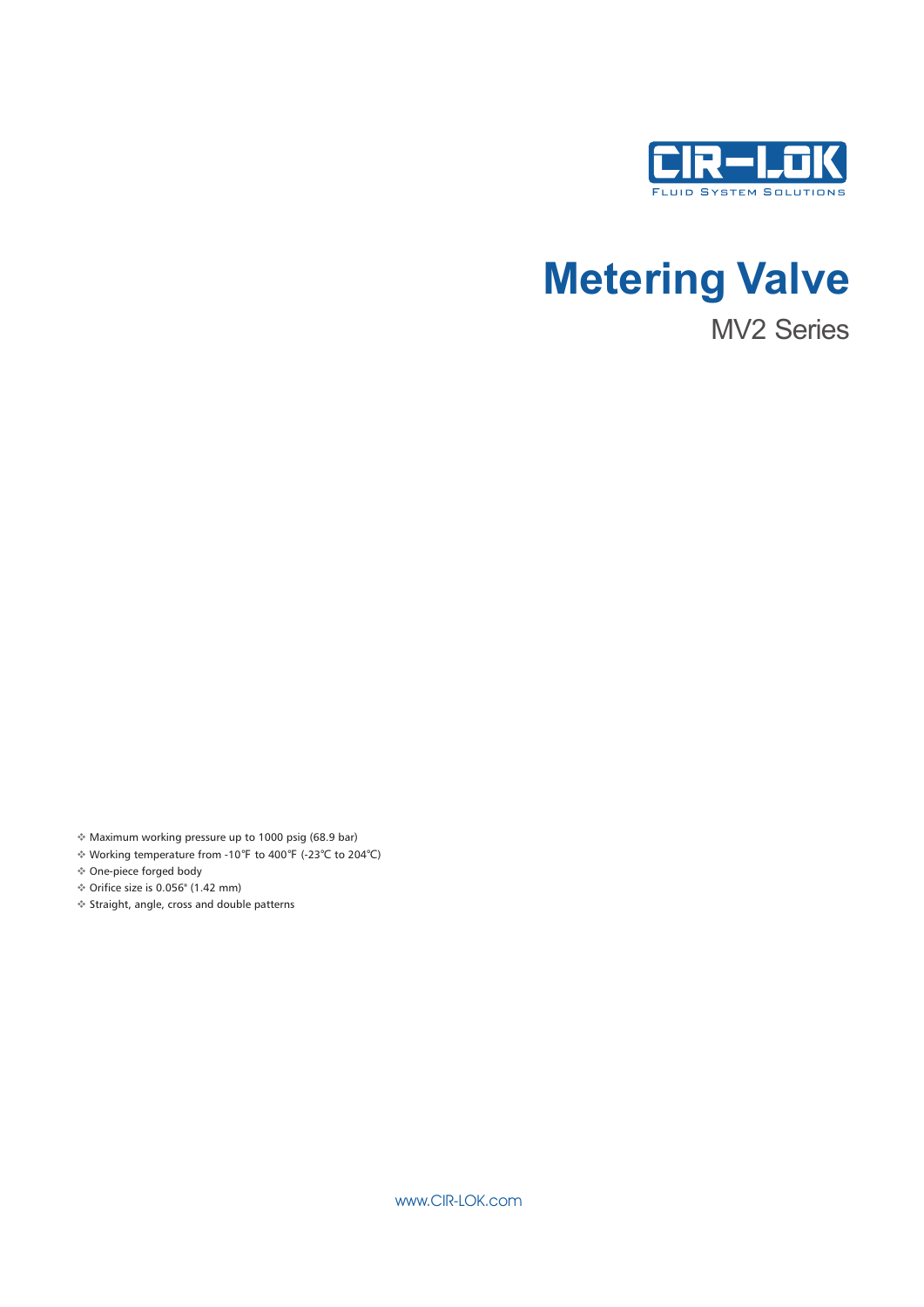

## **Features**

- v Maximum working pressure: 1000 psig (68.9 bar)
- v Working temperature: -10℉ to 400℉ (-23℃ to 204℃)
- v Orifice sizes: 0.056'' (1.42 mm)
- v Stem taper: 3°
- v Shutoff service: not available
- v Panel mountable
- v Flow pattern: straight, angle, cross and double patterns
- v Handle type: vernier and slotted
- v Variety of end connections

### **Temperature Ranges for Different seal Materials**

| <b>Seal Material</b>    | Temperature Range <sup>o</sup> F (°C) |
|-------------------------|---------------------------------------|
| <b>Buna N</b>           | -10 to 300 (-23 to 148)               |
| Ethylene Propylene      | -10 to 300 (-23 to 148)               |
| <b>Fluorocarbon FKM</b> | $-10$ to $400$ ( $-23$ to $204$ )     |
| Kalrez                  | -0 to 300 (-17 to 148)                |
| Neoprene                | $-10$ to 250 ( $-23$ to 121)          |

## **Standard Materials of Construction**

| <b>Component</b> |                       | <b>Material Grade/ASTM Specification</b>                  |                                          |  |  |  |  |
|------------------|-----------------------|-----------------------------------------------------------|------------------------------------------|--|--|--|--|
|                  |                       | 316 S.S.                                                  | <b>Brass</b>                             |  |  |  |  |
| 1                | Handle                | 300 SS/A276                                               | Silver-mist chrome-plated<br>C36000/B16  |  |  |  |  |
| 2                | Handle Screw          |                                                           | Black oxide alloy steel/ANSI 18.3        |  |  |  |  |
| 3                | Lock Screw            |                                                           | Black oxide alloy steel/ANSI 18.3        |  |  |  |  |
| 4                | Panel Nut             | 316 S.S./B783                                             | Silver-mist chrome-plated<br>C36000/B16  |  |  |  |  |
| 5                | <b>Bonnet</b>         | 316 S.S./A479                                             | Silver-mist chrome-plated<br>C34500/B453 |  |  |  |  |
| 6                | <b>Bonnet Sleeve</b>  | Sintered 316 S.S.                                         |                                          |  |  |  |  |
| 7                | Stem Guide<br>Ring    | Glass-filled PTFE                                         |                                          |  |  |  |  |
| 8                | <b>Body Extension</b> | Silver-mist chrome-plated<br>316 S.S./A479<br>C34500/B453 |                                          |  |  |  |  |
| 9                | <b>Stem</b>           | Hard chrome-plated 316 SS/A479                            |                                          |  |  |  |  |
| 10               | O-ring                | Fluorocarbon FKM                                          | Buna N                                   |  |  |  |  |
| 11               | <b>Body Seal</b>      | Fluorocarbon FKM                                          | Buna N                                   |  |  |  |  |
| 12               | Body                  | 316 S.S. / A 182                                          | Silver-mist chrome-plated<br>C37700/B283 |  |  |  |  |

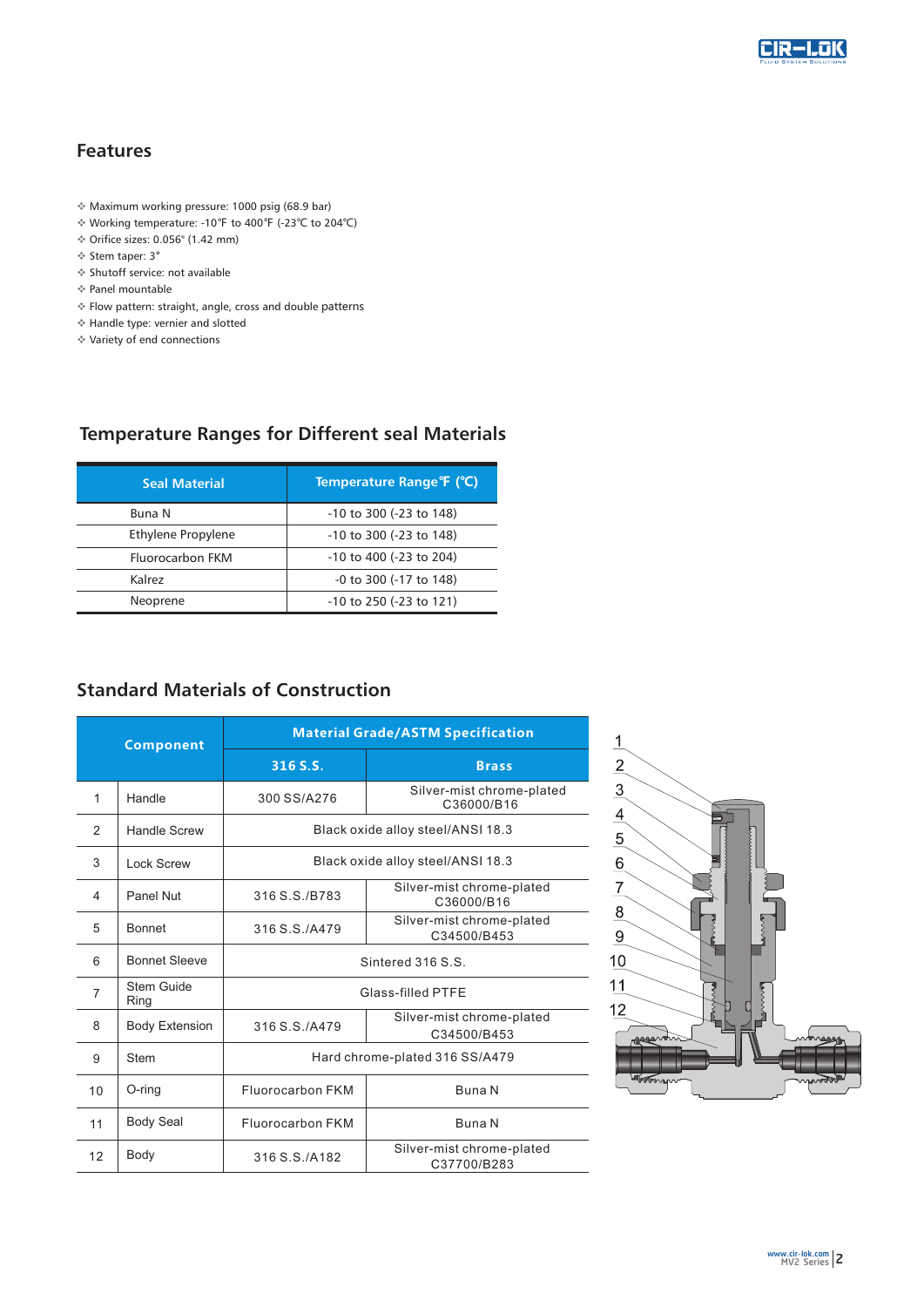

# **Flow Data at 70℉(20℃)**

| <b>Pressure Drop</b><br>to Atmosphere<br>psig (bar) | <b>Air Flow</b><br>std ft/min <sup>3</sup><br>(std L/min) | <b>Water Flow</b><br>U.S. gal/min<br>(L/min) |  |  |
|-----------------------------------------------------|-----------------------------------------------------------|----------------------------------------------|--|--|
| 10(0.69)                                            | 0.33(9.3)                                                 | 0.09(0.34)                                   |  |  |
| 50 (3.45)                                           | 0.90(25.4)                                                | 0.21(0.79)                                   |  |  |
| 100 (6.90)                                          | 1.50(42.4)                                                | 0.30(1.10)                                   |  |  |

# **Flow Coefficient at Turns Open**



#### **Dimensions**



| <b>Basic Ordering</b>   | <b>Connection</b>    | Dimension, in. (mm)  |                                     |            |            |                       |            |  |  |  |
|-------------------------|----------------------|----------------------|-------------------------------------|------------|------------|-----------------------|------------|--|--|--|
| <b>Number</b>           | <b>Type and Size</b> | н                    | L                                   | C          | D          | E                     | F          |  |  |  |
| <b>Straight Pattern</b> |                      |                      |                                     |            |            |                       |            |  |  |  |
| MV2-F2-                 | 1/8" Hikelok         |                      | 2.02(51.3)                          |            |            |                       |            |  |  |  |
| MV2-F4-                 | 1/4" Hikelok         |                      | 2.20(55.9)                          |            |            |                       |            |  |  |  |
| $MV2-M3-$               | 3 mm Hikelok         |                      | 2.02(51.3)                          |            |            |                       |            |  |  |  |
| MV2-M6-                 | 6 mm Hikelok         |                      | 2.78 (70.6) 2.20 (55.9) 1.56 (39.6) |            |            | 0.50(12.7)            | 0.58(14.7) |  |  |  |
| MV2-NPT2-               | 1/8 Male NPT         |                      | 1.50(38.1)                          |            |            |                       |            |  |  |  |
| MV2-NPT4-               | 1/4 Male NPT         |                      | 1.96 (49.8)                         |            |            |                       |            |  |  |  |
| MV2-FNPT2-              | 1/8 Female NPT       |                      | 1.94(49.3)                          |            |            |                       |            |  |  |  |
|                         |                      | <b>Angle Pattern</b> |                                     |            |            |                       |            |  |  |  |
| MV2-F2-                 | 1/8" Hikelok         |                      | $3.30(83.8)$ 1.01 (25.7)            |            | 1.01(25.7) |                       |            |  |  |  |
| $MV2-F4-$               | 1/4" Hikelok         |                      | $3.39(86.1)$ 1.10 (27.9)            |            | 1.10(27.9) |                       |            |  |  |  |
| $MV2-M3-$               | 3 mm Hikelok         |                      | $3.30(83.8)$ 1.01 (25.7)            |            | 1.01(25.7) |                       |            |  |  |  |
| MV2-M6-                 | 6 mm Hikelok         |                      | $3.39(86.1)$ 1.10 (27.9)            | 1.07(27.2) |            | 1.10(27.9) 0.50(12.7) | 0.58(14.7) |  |  |  |
| MV2-NPT2-               | 1/8 Male NPT         |                      | $3.04$ (77.2) 0.75 (19.1)           |            | 0.75(19.1) |                       |            |  |  |  |
| MV2-NPT4-               | 1/4 Male NPT         |                      | 3.27(83.1) 0.98(24.9)               |            | 1.02(25.9) |                       |            |  |  |  |
| MV2-FNPT2-              | 1/8 Female NPT       |                      | $3.04(77.2)$ 1.01 (25.7)            |            | 0.75(19.1) |                       |            |  |  |  |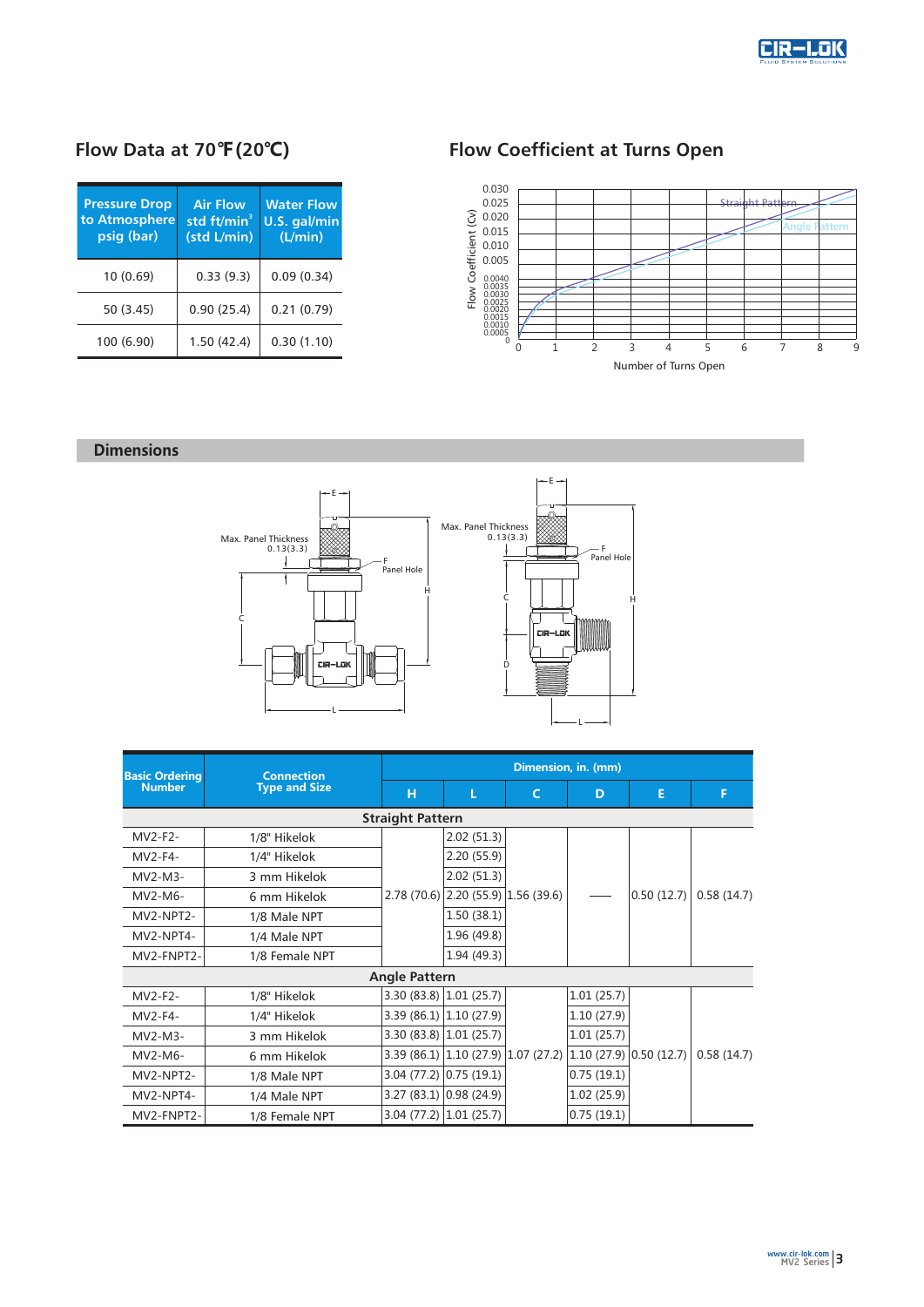

## **Optional Patterns**

#### **Cross Pattern Double Pattern**





*1. Fluid flows between side ports around stem in any stem position. 2. Fluid flows through branch port can be metered in both directions.*  *Inlet valve handle can be set and locked at desired maximum flow, outlet valve handle can be used for fine flow control up to the preset maximum of the inlet valve.*

| <b>Basic</b>                     | <b>Connection Type</b><br>and Size | Cv    | Dimension, in. (mm) |            |            |            |            |            |
|----------------------------------|------------------------------------|-------|---------------------|------------|------------|------------|------------|------------|
| <b>Ordering</b><br><b>Number</b> |                                    |       | н                   |            | C          | D          | Е          | F          |
| <b>Cross Pattern</b>             |                                    |       |                     |            |            |            |            |            |
| $MV2-F4-$                        | 1/4" CIR-LOK                       |       | 3.39(86.1)          | 2.20(55.9) | 1.10(27.9) | 1.07(27.2) | 0.50(12.7) | 0.58(14.7) |
| MV2-M6-                          | 6 mm CIR-LOK                       | 0.03  |                     |            |            |            |            |            |
| <b>Double Pattern</b>            |                                    |       |                     |            |            |            |            |            |
| MV2-F4-                          | 1/4" CIR-LOK                       | 0.026 | 2.78(70.6)          | 2.2055.9   |            | 1.56(39.6) | 0.50(12.7) | 0.58(14.7) |
| MV2-M6-                          | 6 mm CIR-LOK                       |       |                     |            |            |            |            |            |

# **Optional Handles**

#### **Slotted Handle**

- vFlow setting adjustment is available with a screwdriver
- $*$  Ideal for installation where access to handle



#### **Vernier Handle**

- v Repeatable flow setting
- v Adjustment accurate to 1/25 turn (1/1000 of an inch)